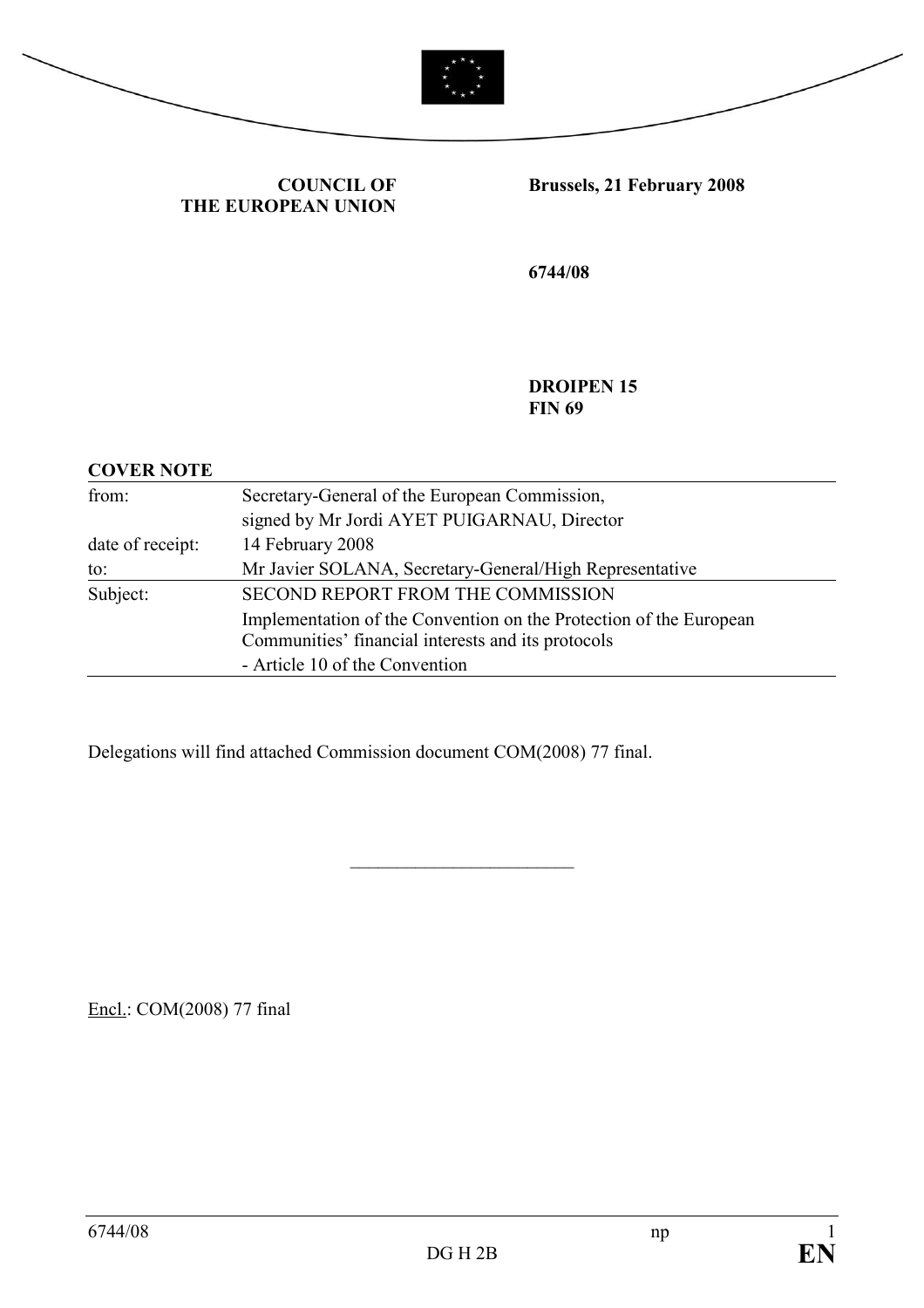COMMISSION OF THE EUROPEAN COMMUNITIES



Brussels, 14.2.2008 COM(2008) 77 final

# SECOND REPORT FROM THE COMMISSION

### Implementation of the Convention on the Protection of the European Communities' financial interests and its protocols

Article 10 of the Convention

{SEC(2008) 188}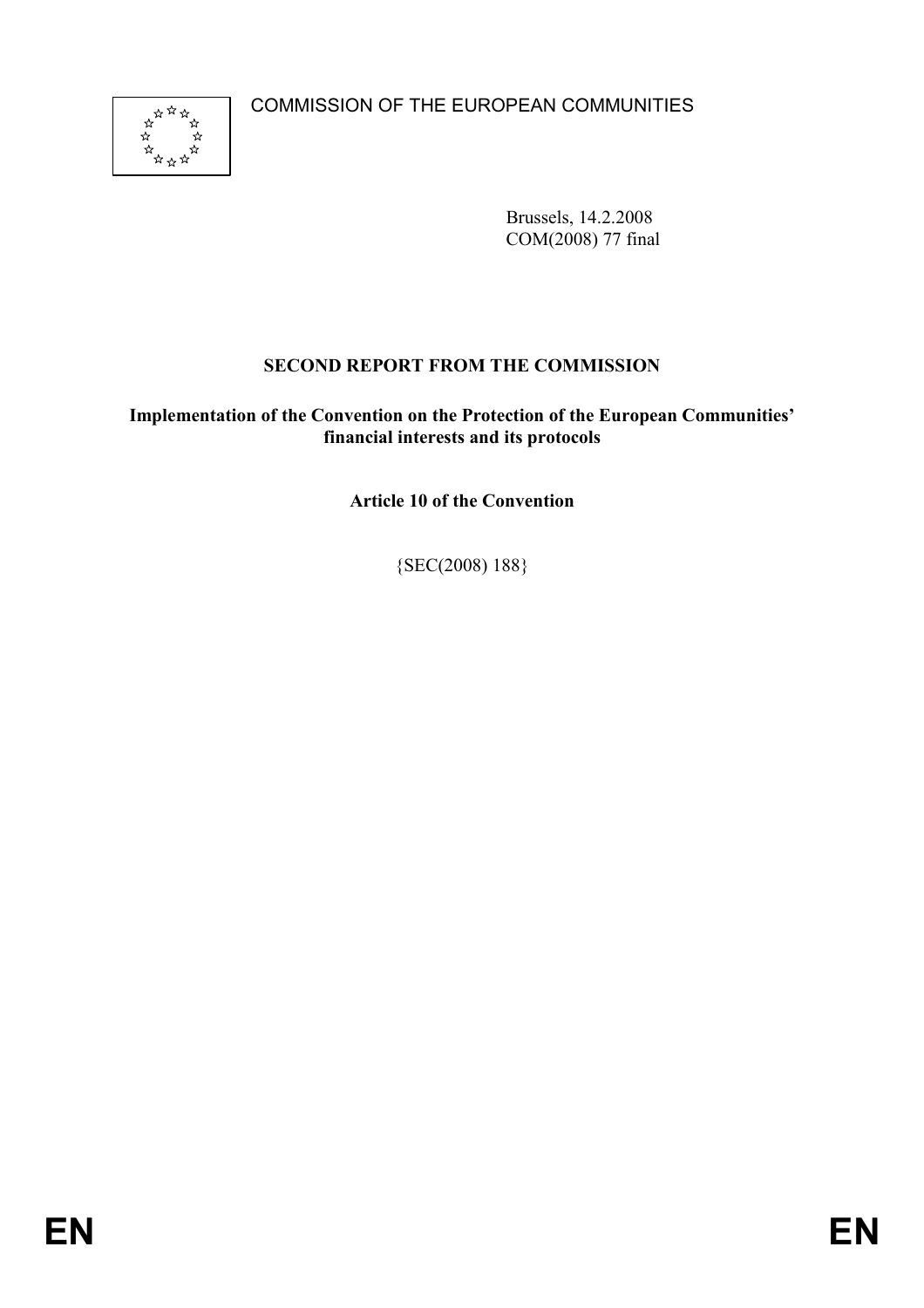### SECOND REPORT FROM THE COMMISSION

### Implementation of the Convention on the protection of the European Communities' financial interests and its protocols

#### 1. PURPOSE OF THE REPORT

On 25 October 2004 the Commission adopted a report on implementation by Member States of the Convention on the protection of the European Communities' financial interests and its protocols.<sup>1</sup> That report took stock of how the EU-15 Member States had fulfilled the obligations placed on them by the PFI Convention.<sup>2</sup> the 1st Protocol,<sup>3</sup> the ECJ Protocol<sup>4</sup> and the 2nd Protocol<sup>5</sup> ("the PFI instruments").

That first report announced that the Commission intended to submit a follow-up report on implementation in the whole EU of now 27 Member States. Although ratification is not yet completed, neither in the EU-15 nor in the Member States which joined the EU on 1 May 2004 or 1 January 2007, the Commission considers that, ten years after signature of the 2nd Protocol and three years after the enlargement of 2004, the time has come to take a fresh look at the national implementing measures and to consider the impact of the PFI instruments.

The purpose of this report, and even more so of the accompanying Commission Staff Working Paper, is to check the progress made towards the objective of effective and equivalent protection of the EC's financial interests in the EU as a whole. It looks at the state of play with transposition of the PFI instruments in the EU-15 Member States, in the light of the conclusions of the first report, and also at the legislative situation in the other Member States, whether they have ratified all the PFI instruments or not.

#### 2. ASSESSMENT OF THE NATIONAL IMPLEMENTING MEASURES IN THE MEMBER STATES WHICH HAVE RATIFIED THE PFI INSTRUMENTS

This assessment is limited to the Member States which have ratified the relevant PFI instruments and focuses only on those where shortcomings have been identified.

<sup>1</sup> COM (2004) 709 final, 25.10.2004.

<sup>2</sup> Convention on the protection of the European Communities' financial interests, OJ C 316, 27.11.1995, p. 49.

<sup>3</sup> Protocol to the Convention on the protection of the European Communities' financial interests, OJ C 313, 23.10.1996, p. 2.

<sup>4</sup> Protocol on the interpretation, by way of preliminary rulings, by the Court of Justice of the European Communities of the Convention on the protection of the European Communities' financial interests, OJ C 151, 20.5.1997, p. 2.

<sup>5</sup> Second Protocol to the Convention on the protection of the European Communities' financial interests, OJ C 221, 19.7.1997, p. 12.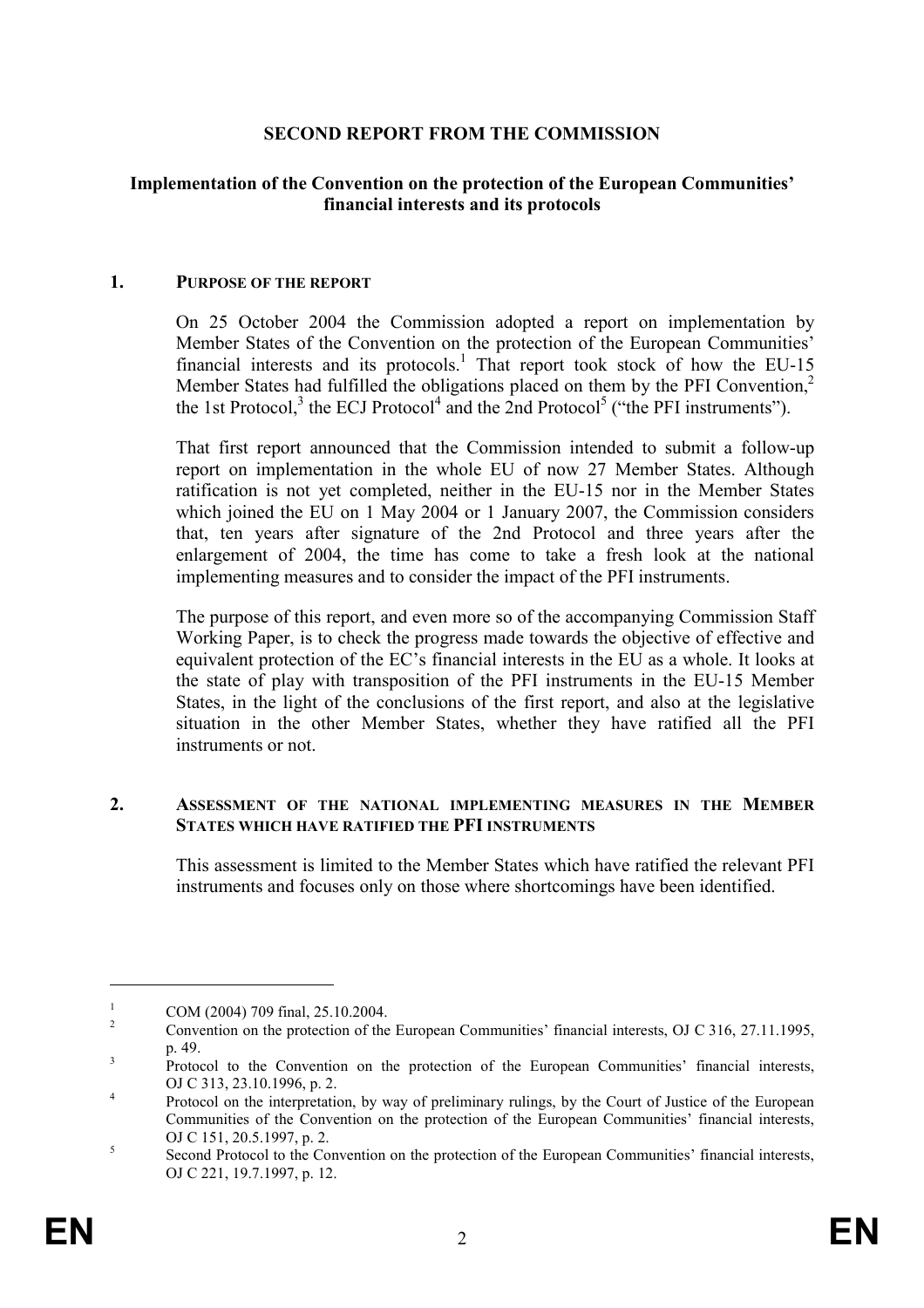# 2.1. Criminal offences

Fraud affecting the EC's financial interests (Articles 1 and 2 of the PFI Convention)

As regards fraud affecting the EC's expenditure, considerable progress has been made towards achieving satisfactory, if not complete, compliance since the first report. However, Belgium, Italy, Latvia, Lithuania, Luxembourg and Austria still ask for additional indications of intent not provided for in Article 1(1)(a). In France fraud in the form of non-disclosure of information in violation of a specific obligation seems to be punished only in exceptional cases, while Hungary and Estonia, as regards misapplication of funds, do not cover all expenditure. In both cases, prosecution is rendered more difficult than the standard laid down in Article 1(1)(a).

Concerning fraud affecting the EC's revenue, in Belgium the punishment for certain forms of fiscal fraud appears neither proportionate nor dissuasive, with no sufficient custodial sentences. In Lithuania and Slovenia revenue-related fraud offences are subject to minimum thresholds. The Latvian legislation asks for additional indications of intent not provided for in Article 1(1)(b).

The Commission will collect further information on compliance by Member States as regards fraud offences which were initially applicable to national officials and, due to the assimilation requirement, need to be extended to Community officials.

Corruption (Articles 2 to 5 of the 1st Protocol)

In general, implementation of the provisions on active and passive corruption is well advanced. In Germany, however, compliance is only formal and implementation of the assimilation principle is not satisfactory in the case of bribery for licit deeds, which is punished only if committed by a German national official respectively. In Slovakia full compliance may depend on the courts' interpretation of the relevant laws.

Money laundering (Article 2 of the 2nd Protocol)

Thanks to the Community acts existing in this field, such as Directive  $2005/60/EC$ ,<sup>6</sup> implementation regarding money laundering is good overall. For the moment, de facto, fraud affecting the EC's revenue is missing from the list of predicate offences for money laundering in Germany.

# 2.2. General concepts of criminal law

Criminal liability of heads of businesses (Article 3 of the PFI Convention)

The Commission notes that most Member States show no intention of scrutinising their national systems with regard to the concept of criminal liability of heads of businesses. The scope and coverage of criminal liability for heads of businesses therefore remains unclear in Belgium, Denmark, Germany, Ireland, France, Italy, Luxembourg, Austria, Slovenia and Sweden, where the general rules on participation are taken as an argument that there is no need for specific rules.

OJ L 309, 25.11.2005, p. 15.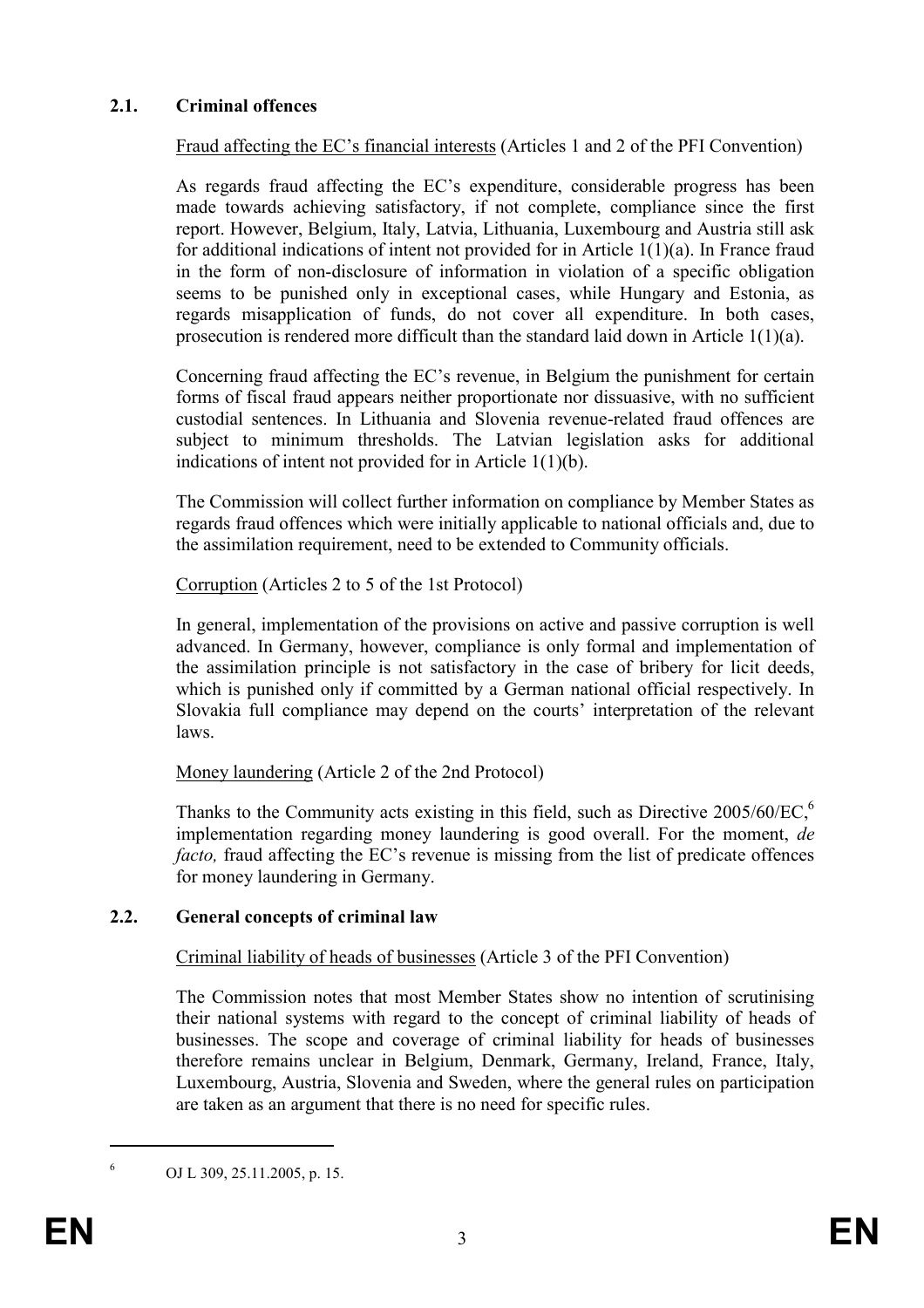Liability of legal persons (Articles 3 and 4 of the 2nd Protocol)

Apart from Luxembourg and Slovakia, the Member States have established the liability of legal persons. Spain and Latvia, however, fail to provide for liability of legal persons as a self-standing liability besides that of natural persons. In the cases of Belgium, Denmark and the UK, it is doubtful whether they provide for liability where lack of supervision or control made it possible for the offence to be committed or where the offence was committed by a subordinate. Recent practice in Germany may give cause for doubts about whether effective, proportionate and dissuasive criminal penalties are applied to punish legal persons.

Confiscation (Article 5 of the 2nd Protocol)

Apart for Latvia, which has no provisions on seizure, confiscation or removal of instruments of fraud, positive results have been achieved.

### 2.3. Elements relating to criminal procedure

Jurisdiction (Article 4 of the PFI Convention and Article 6 of the 1st Protocol)

All the Member States generally provide for jurisdiction based on the territoriality principle for fraud, corruption or money laundering. Some Member States are compliant, because they have exercised their right, under the PFI instruments, to submit reservations on the jurisdiction rules. The Irish jurisdiction rules on passive personality do not cover passive corruption, while the Latvian and Slovenian rules on jurisdiction over headquarters on their territories are limited to persons residing in the country itself.

### 2.4. General assessment

The harmonisation objective of the PFI instruments has still not been fully achieved for all 27 Member States, neither formally nor materially.

The Commission regrets that, due to the lack of ratification by Italy, the 2nd Protocol has still not entered into force and that ratification by Member States which joined the EU on 1 May 2004 has still not been finalised. De facto the current system of protection, based on conventions, creates a multi-speed situation. It results in a mixture of different legal situations in terms of the binding effect of the PFI instruments in the individual Member States' internal legal order. Formally, this situation does not produce the desired effective and dissuasive penal protection.

From the point of view of material compliance, the Commission's analysis concludes that five of the Member States which have ratified the PFI instruments now appear to have taken all the measures needed to comply in a satisfactory way with the PFI instruments. However, loopholes in the legislation applicable within the EU which allow offences to go unpunished remain possible. The rules laid down in the PFI instruments cannot be considered separately, since non-implementation of one article also has knock-on effects on provisions which, examined in isolation, seem to comply with the PFI instruments.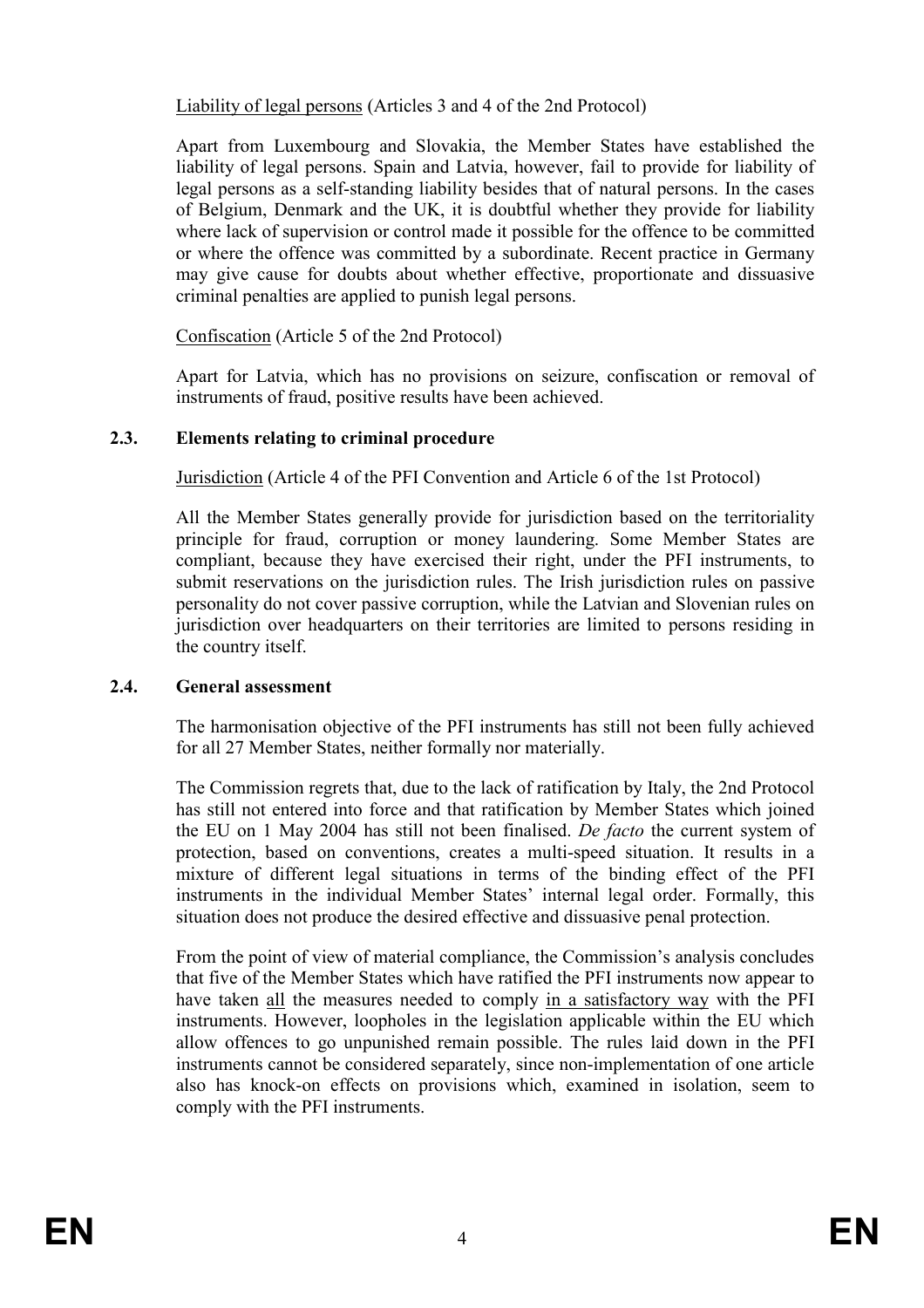The need for a Directive on criminal-law protection of the Communities' financial interests<sup>7</sup> persists. The PFI instruments based on the Maastricht Treaty are not an adequate response to the specific need for criminal-law protection of the EC's financial interests. Not only do many of the reasons for a proposal for a Directive on the criminal-law protection of the EC's financial interests still apply, but also the Commission will further examine possible approaches opened up by the reform of the EU/EC Treaty.

### 3. CONCLUSIONS

### 3.1. General conclusions

Given that formal compliance has not yet been achieved, the Commission urges those Member States which, more than ten years after adoption of the last of the PFI instruments and more than three years after accession, still have not done so (the Czech Republic, Hungary, Malta and Poland along with Estonia for the ECJ Protocol and Italy for the 2nd Protocol) to ratify all the PFI instruments without delay.

As concerns material compliance, the failure to achieve the harmonisation objective calls for further work towards adoption of a common position in the Council on the amended proposal for a Directive on the criminal-law protection of the Communities' financial interests and for asking Member States to reconsider the reservations which they entered when ratifying the PFI instruments.

All Member States are invited to step up their efforts to reinforce their national criminal legislation to protect the Communities' financial interests, in particular addressing the shortcomings identified in this report. Furthermore, those Member States considered not to have supplied sufficient information are invited to do so.

At the same time, a distinction must be drawn between the EU-15 Member States, which were already covered by the first report, and the relevant criminal law provisions of the twelve "new" Member States, ten of which joined the EU on 1 May 2004 and two on 1 January 2007, since the PFI instruments have entered into force in only some of them.

#### 3.2. Follow-up to the recommendations made in the first report for the EU-15 Member States

The Council, the European Parliament and the Commission have repeatedly invited Member States to ratify the 2nd Protocol without delay.<sup>8</sup> In 2006 the Commission addressed Italy as the only EU-15 State that has still not ratified the 2nd Protocol. Due to its non-ratification, Italy is indirectly impeding completion of the legal framework established by the PFI instruments, not only as regards the liability of

<sup>7</sup> COM (2001) 272 final, 23.5.2001, as amended by COM (2002) 577 final, 16.10.2002. 8

For example: Resolution concerning a comprehensive EU policy against corruption, adopted by the Justice and Home Affairs Council on 14 April 2005 (Council Doc. 6902/05, 6901/2/05); European Parliament resolution on the protection of the financial interests of the Communities and the fight against fraud (OJ C 124 E, 15.5.2006, p. 232, paragraph 41); Report from the Commission to the European Parliament and the Council – Protection of the Communities' financial interests, COM(2006) 378 final.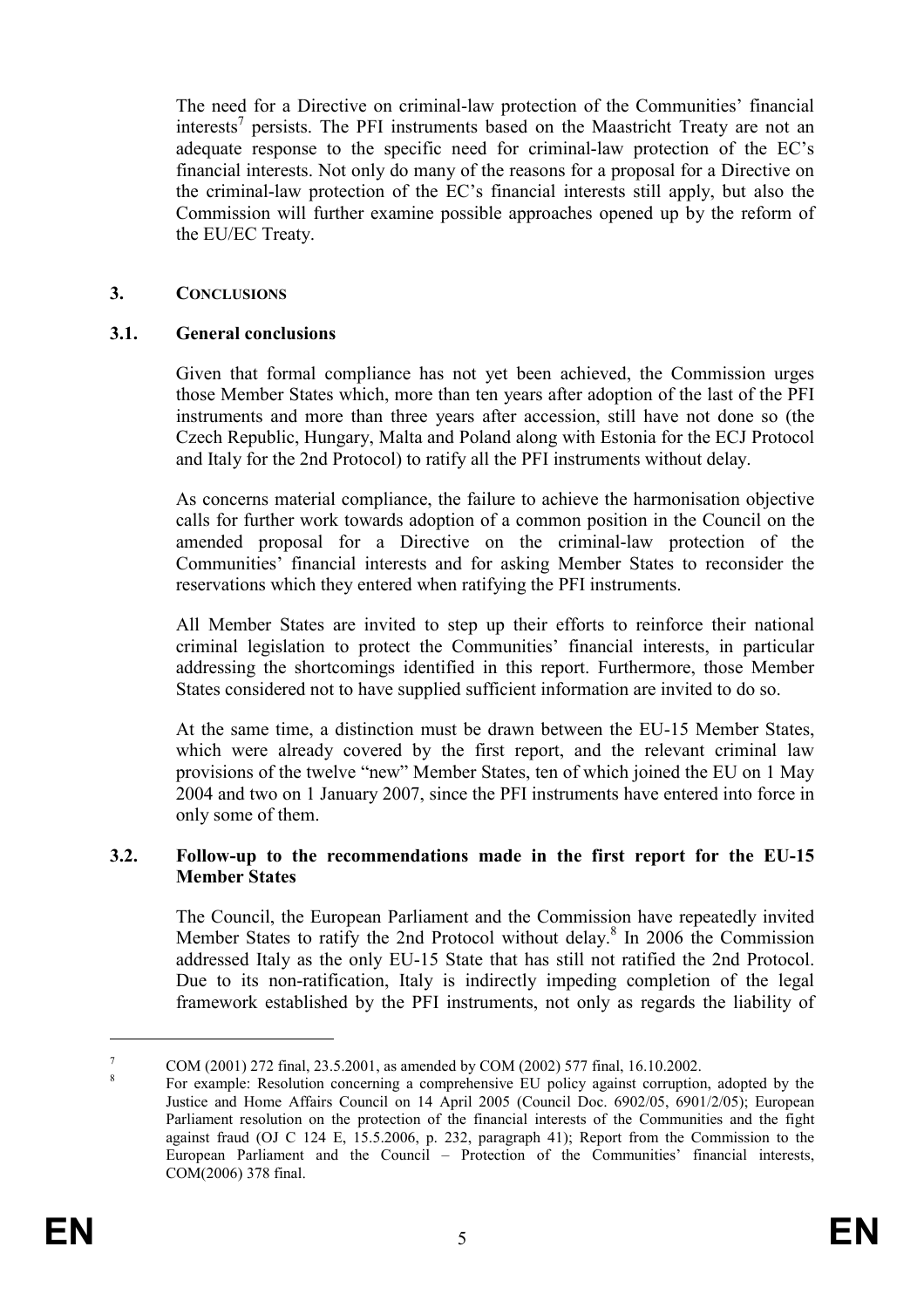legal persons but also with regard to the provisions on information exchange. The solidarity and coordination obligations under Article 10 and, especially, Article 280 of the EC Treaty should provide a means of tackling a situation where one Member State is holding back entry into force of a unanimously agreed legal instrument across the EU as a whole, if this instrument is a necessary measure contributing to aims also required under the EC Treaty. This is, in particular, the case for the 2nd Protocol, which the Council considered "necessary … to improve the effectiveness of protection under criminal law of the European Communities' financial interests."<sup>9</sup>

The first report asked Member States to step up their efforts to reinforce their national criminal legislation and to treat the objective of full application of the PFI instruments as a priority. The Commission believes that the criminal legislation of the following EU-15 Member States still shows serious shortcomings in implementation of the other PFI instruments:

- (1) Belgium, since the Belgian Criminal Law does not fully comply with the definition of fraud because it requires the additional subjective element of being explicitly aware ("*sciemment*") that the offender is not entitled to the grant;
- (2) Germany, because it fails to meet the requirements of the assimilation principle for corruption offences, since bribery for licit deeds is punished only if committed by a German national official but not by European Community staff or by an official of another Member State;
- (3) France, for not punishing fraud in the form of non-disclosure;
- (4) Ireland, whose jurisdiction rules on passive personality do not cover passive corruption;
- (5) Italy, where the penalties provided for by the implementing provisions are inadequate, because they are neither dissuasive nor proportionate;
- (6) Luxembourg, because for fraud it requires the additional subjective element of intentionally ("sciemment") making a false declaration;
- (7) Austria, whose criminal law requires, for fraud, proof of the additional subjective element of enrichment ("Bereicherungsvorsatz").

The Commission will address these seven Member States to gather their views on these alleged shortcomings. Should these contacts reveal diverging positions on application of the relevant provisions in the PFI instruments, initiation of procedures under Article 8 of the PFI Convention may be appropriate.

Recital to the Council Act of 26 July 1995 drawing up the Convention on the protection of the European Communities' financial interests, OJ C 316, 27.11.1995, p. 48.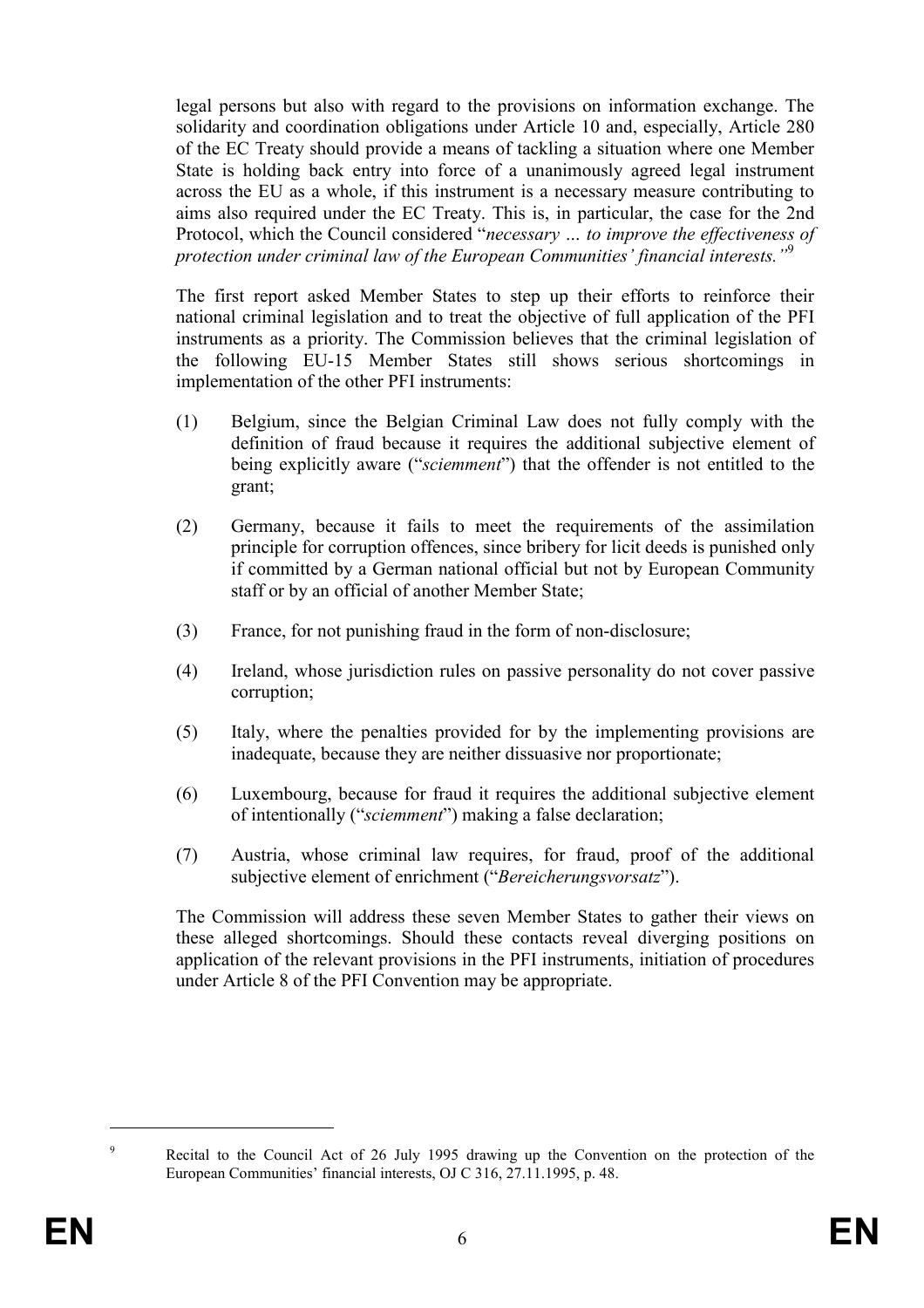#### 3.3. Recommendations to the Member States which joined the EU on 1 May 2004 or on 1 January 2007

The Member States which joined the EU on 1 May 2004 or on 1 January 2007 are invited to meet their commitments under the Accession Treaties. Consequently, the Czech Republic, Hungary, Malta and Poland, together with Estonia in the case of the ECJ Protocol, should proceed as fast as possible with accession to the PFI instruments to which they have not yet acceded.

### 4. FURTHER ACTION

### 4.1. Ensuring ratification

The Commission will send a letter inviting Italy to finalise ratification of the 2nd Protocol. The Commission will also address the Member States which have still not ratified the PFI instruments (the Czech Republic, Hungary, Malta and Poland plus Estonia in the case of the ECJ Protocol) should there be any further unreasonable delay in ratification.

### 4.2. Ensuring transposition

The Commission will invite the following Member States to state their positions on application of provisions in the PFI instruments which they have not yet fully implemented:

- (1) France, Belgium, Luxembourg and Austria, for not having fully implemented Article 1(1)(a) of the PFI Convention;
- (2) Germany, for not having fully implemented Articles 2 and 3 in conjunction with Article 4 of the 1st Protocol;
- (3) Italy, for not having implemented Article 1(1) in conjunction with Article 2 of the PFI Convention;
- (4) Ireland, for not having implemented Article  $6(1)(c)$  of the 1st Protocol.

Based on these positions, the Commission will consider proceedings under Article 8 of the PFI Convention and the 1st Protocol or Article 35(7) of the EU Treaty.

Furthermore, Member States considered not to have supplied sufficient information (Belgium, the Czech Republic, Denmark, Germany, Ireland, France, Italy, Luxembourg, Hungary, Malta, Austria, Poland, Slovenia, Slovakia, Sweden and the UK) are invited to do so with a view to a third report, which the Commission intends to submit once the aforementioned procedures have produced practical results.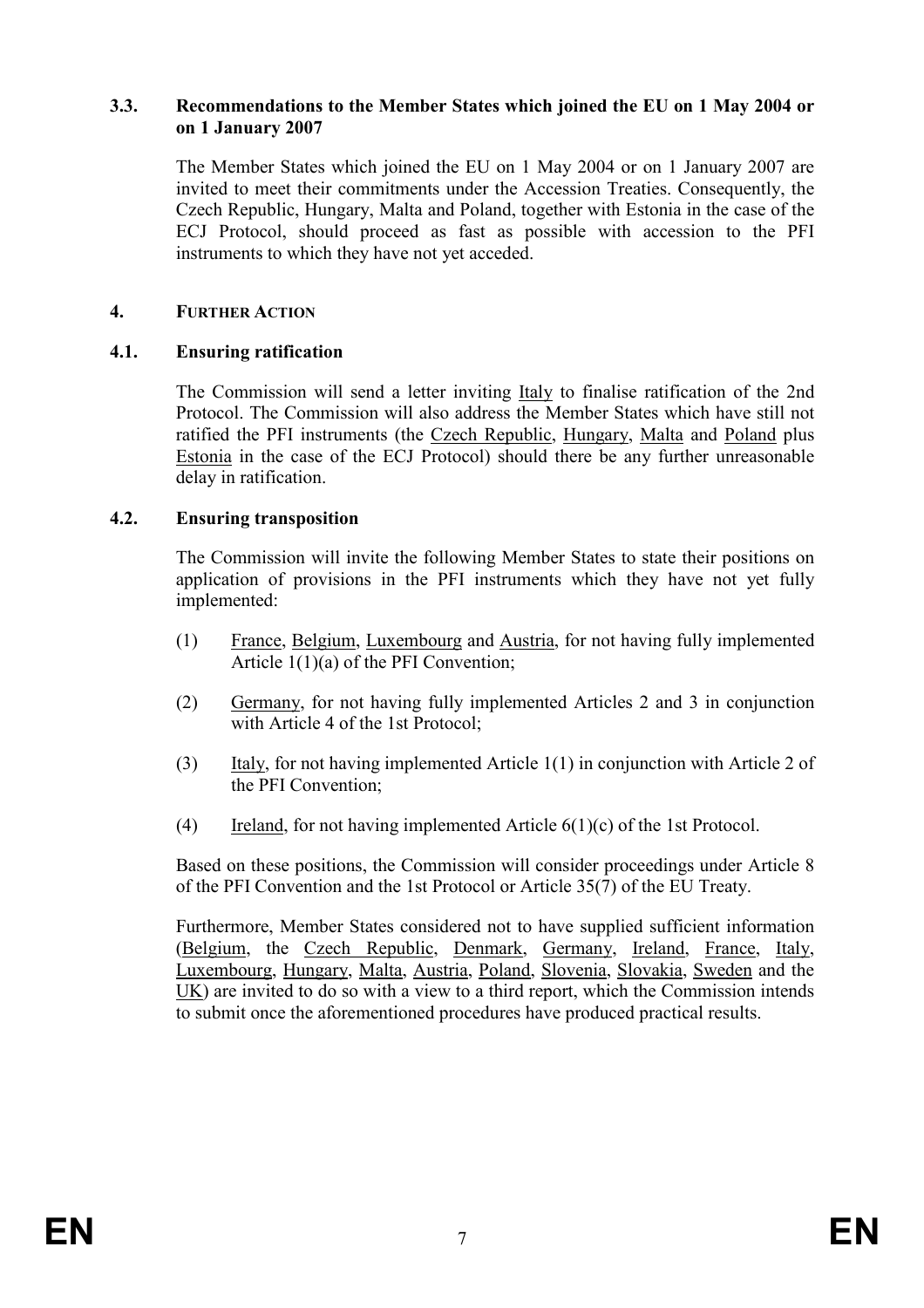# ANNEX - Overview of transposition

 $I = no/insufficient information; N = not transposed; P = partly transposed; T = fully transposed$ 

|  |  | Nyr = not yet ratified (for the EU-15). Nya = not yet acceded (for the Member States which joined the EU on or after 1 May 2004) |  |
|--|--|----------------------------------------------------------------------------------------------------------------------------------|--|
|  |  |                                                                                                                                  |  |

| Member<br><b>State</b><br>$(EU-15)$<br>in bold) | Article 1 of<br>the<br>Convention<br>(expenditure)<br>fraud) | Article 1 of<br>the<br>Convention<br>(resource)<br>fraud)                 | Articles 2<br>and 3 of the<br>1st Protocol<br>(corruption) | Article 2 of<br>the 2nd<br>Protocol<br>(money)<br>laundering)<br><b>NOT YET</b><br><b>IN FORCE</b> | Article 3 of<br>the<br>Convention<br>(criminal)<br>liability of<br>heads of<br>businesses) | Articles 3<br>and 4 of the<br>2nd Protocol<br>(liability of<br>legal<br>persons)<br><b>NOT YET</b><br>IN FORCE | Article 5 of<br>the 2nd<br>Protocol<br>(confiscation)<br><b>NOT YET IN</b><br><b>FORCE</b> | Article 4 of<br>the<br>Convention<br><i>(jurisdiction)</i><br>for fraud)                                                                      | Article 6 of<br>the 1st<br>Protocol<br><i>(jurisdiction)</i><br>for<br>corruption) |
|-------------------------------------------------|--------------------------------------------------------------|---------------------------------------------------------------------------|------------------------------------------------------------|----------------------------------------------------------------------------------------------------|--------------------------------------------------------------------------------------------|----------------------------------------------------------------------------------------------------------------|--------------------------------------------------------------------------------------------|-----------------------------------------------------------------------------------------------------------------------------------------------|------------------------------------------------------------------------------------|
| BE                                              | N (requires<br>specific<br>knowledge of<br>the offence)      | $N$ (no<br>effective,<br>proportionate<br>and<br>dissuasive<br>penalties) | T                                                          | T                                                                                                  | I (lack of<br>case law)                                                                    | <b>N</b> (liability<br>for lack of<br>supervision)                                                             | T                                                                                          | N<br><i>(jurisdiction)</i><br>for some<br>categories of<br>participation<br>in fraud or<br>money<br><b>laundering</b><br>committed<br>abroad) | T                                                                                  |
| <b>BG</b>                                       | T                                                            | T                                                                         | T                                                          | Nya(T)                                                                                             | T                                                                                          | Nya(T)                                                                                                         | Nya(T)                                                                                     | T                                                                                                                                             | T                                                                                  |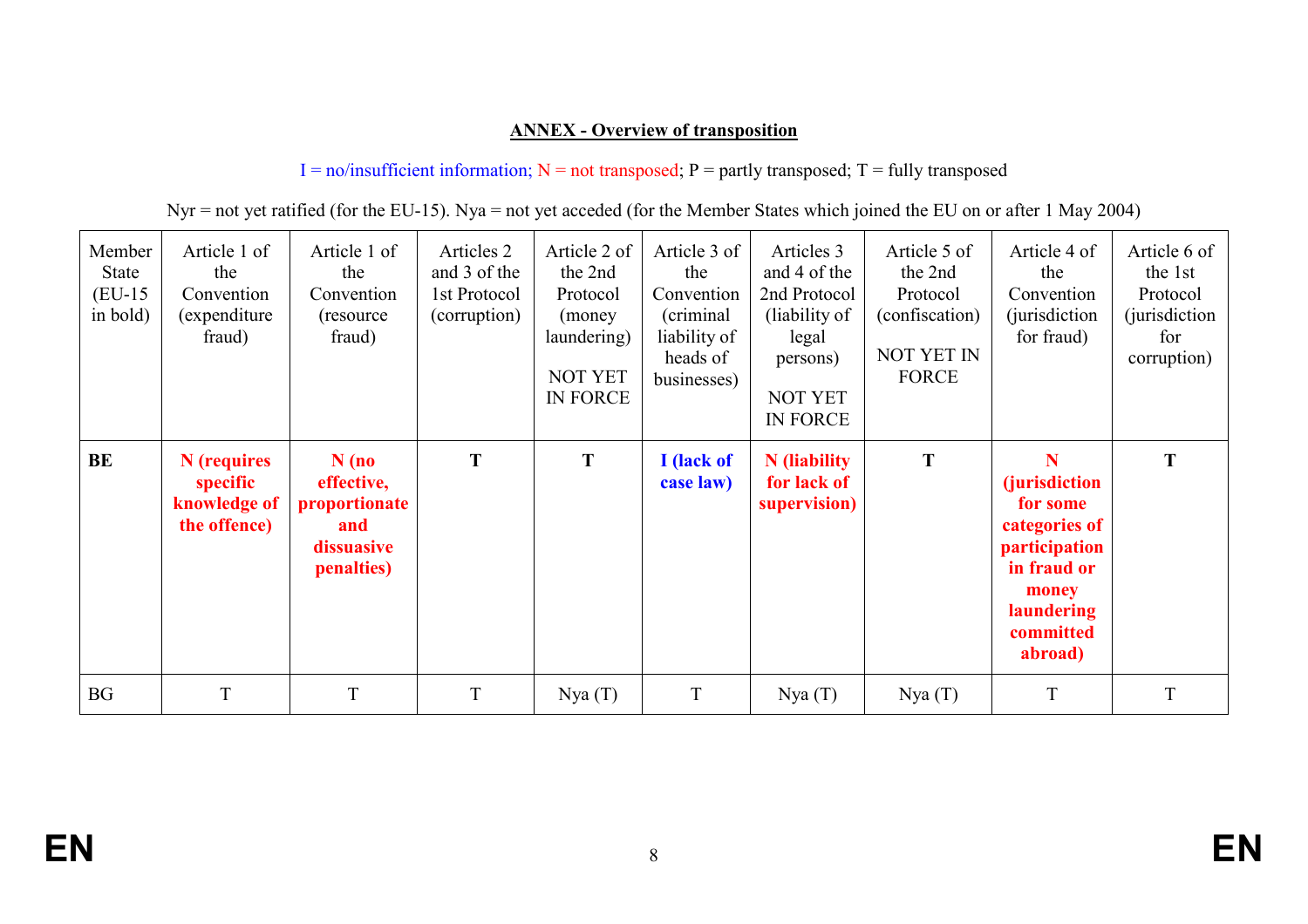| Member<br><b>State</b><br>$(EU-15)$<br>in bold) | Article 1 of<br>the<br>Convention<br>(expenditure)<br>fraud) | Article 1 of<br>the<br>Convention<br>(resource)<br>fraud)   | Articles 2<br>and 3 of the<br>1st Protocol<br>(corruption)   | Article 2 of<br>the 2nd<br>Protocol<br>(money)<br>laundering)<br><b>NOT YET</b><br><b>IN FORCE</b> | Article 3 of<br>the<br>Convention<br>(criminal)<br>liability of<br>heads of<br>businesses) | Articles 3<br>and 4 of the<br>2nd Protocol<br>(liability of<br>legal<br>persons)<br><b>NOT YET</b><br><b>IN FORCE</b> | Article 5 of<br>the 2nd<br>Protocol<br>(confiscation)<br><b>NOT YET IN</b><br><b>FORCE</b> | Article 4 of<br>the<br>Convention<br><i>(jurisdiction)</i><br>for fraud) | Article 6 of<br>the 1st<br>Protocol<br><i>(jurisdiction)</i><br>for<br>corruption) |
|-------------------------------------------------|--------------------------------------------------------------|-------------------------------------------------------------|--------------------------------------------------------------|----------------------------------------------------------------------------------------------------|--------------------------------------------------------------------------------------------|-----------------------------------------------------------------------------------------------------------------------|--------------------------------------------------------------------------------------------|--------------------------------------------------------------------------|------------------------------------------------------------------------------------|
| CZ                                              | Nya(N,<br>requires<br>severely<br>distorted<br>information)  | Nya(N,<br>requires<br>severely<br>distorted<br>information) | Nya(T)                                                       | Nya(T)                                                                                             | Nya (I, lack<br>of case law)                                                               | Nya (N, no)<br>provision for<br>liability of<br>legal<br>persons)                                                     | Nya(T)                                                                                     | Nya(T)                                                                   | Nya (I,<br>depends on<br>declaration)                                              |
| <b>DK</b>                                       | T                                                            | T                                                           | T                                                            | T                                                                                                  | I (lack of<br>case law)                                                                    | <b>N</b> (liability<br>for lack of<br>supervision)                                                                    | T                                                                                          | T                                                                        | T                                                                                  |
| DE                                              | P (subsidiary<br>offence<br>requires<br>enrichment)          | T                                                           | N (no full<br>assimilation<br>with<br>national<br>officials) | N<br><i>(resource)</i><br>fraud is <i>de</i><br><i>facto</i> no<br>predicate<br>offence)           | I (lack of<br>case law)                                                                    | T                                                                                                                     | T                                                                                          | T                                                                        | T                                                                                  |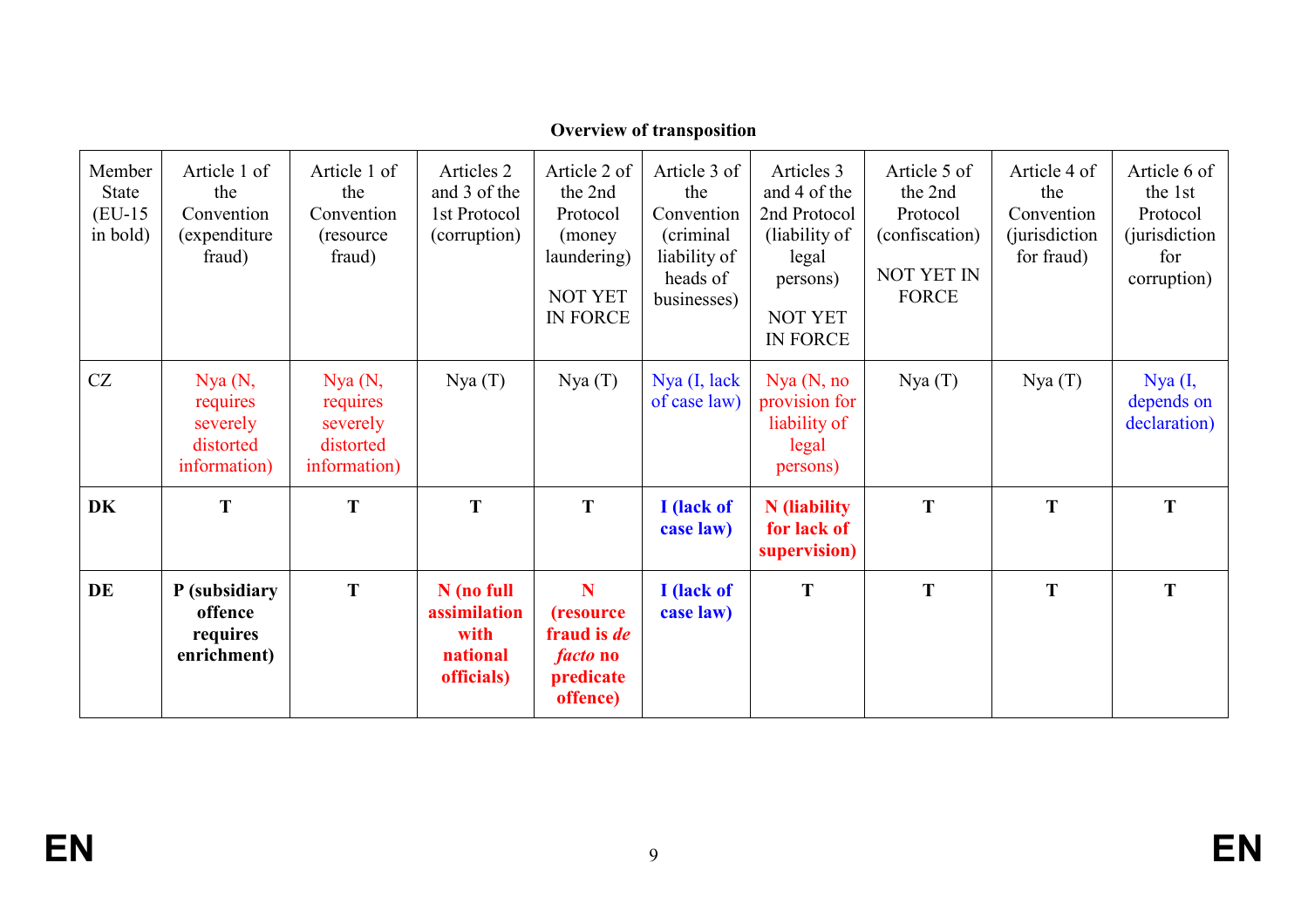| Member<br><b>State</b><br>$(EU-15)$<br>in bold) | Article 1 of<br>the<br>Convention<br>(expenditure)<br>fraud)                                                           | Article 1 of<br>the<br>Convention<br>(resource)<br>fraud) | Articles 2<br>and 3 of the<br>1st Protocol<br>(corruption) | Article 2 of<br>the 2nd<br>Protocol<br>(money)<br>laundering)<br><b>NOT YET</b><br><b>IN FORCE</b> | Article 3 of<br>the<br>Convention<br>(criminal<br>liability of<br>heads of<br>businesses) | Articles 3<br>and 4 of the<br>2nd Protocol<br>(liability of<br>legal<br>persons)<br><b>NOT YET</b><br><b>IN FORCE</b> | Article 5 of<br>the 2nd<br>Protocol<br>(confiscation)<br>NOT YET IN<br><b>FORCE</b> | Article 4 of<br>the<br>Convention<br><i>(jurisdiction)</i><br>for fraud) | Article 6 of<br>the 1st<br>Protocol<br><i>(jurisdiction)</i><br>for<br>corruption) |
|-------------------------------------------------|------------------------------------------------------------------------------------------------------------------------|-----------------------------------------------------------|------------------------------------------------------------|----------------------------------------------------------------------------------------------------|-------------------------------------------------------------------------------------------|-----------------------------------------------------------------------------------------------------------------------|-------------------------------------------------------------------------------------|--------------------------------------------------------------------------|------------------------------------------------------------------------------------|
| IE                                              | T                                                                                                                      | T                                                         | T                                                          | T                                                                                                  | I (lack of<br>case law)                                                                   | <b>N</b> (liability<br>for lack of<br>supervision)                                                                    | T                                                                                   | T                                                                        | N (passive<br>personality<br>principle<br>for active<br>corruption<br>only)        |
| EE                                              | N (subsidiary<br>offence<br>requires<br>deception;<br>misapplication<br>of funds does<br>not cover all<br>expenditure) | T                                                         | T                                                          | T                                                                                                  | T                                                                                         | $\boldsymbol{\mathrm{T}}$                                                                                             | T                                                                                   | T                                                                        | P (depends<br>$_{\rm on}$<br>application<br>of double<br>criminality)              |
| EL                                              | T                                                                                                                      | T                                                         | T                                                          | T                                                                                                  | T                                                                                         | T                                                                                                                     | T                                                                                   | T                                                                        | T                                                                                  |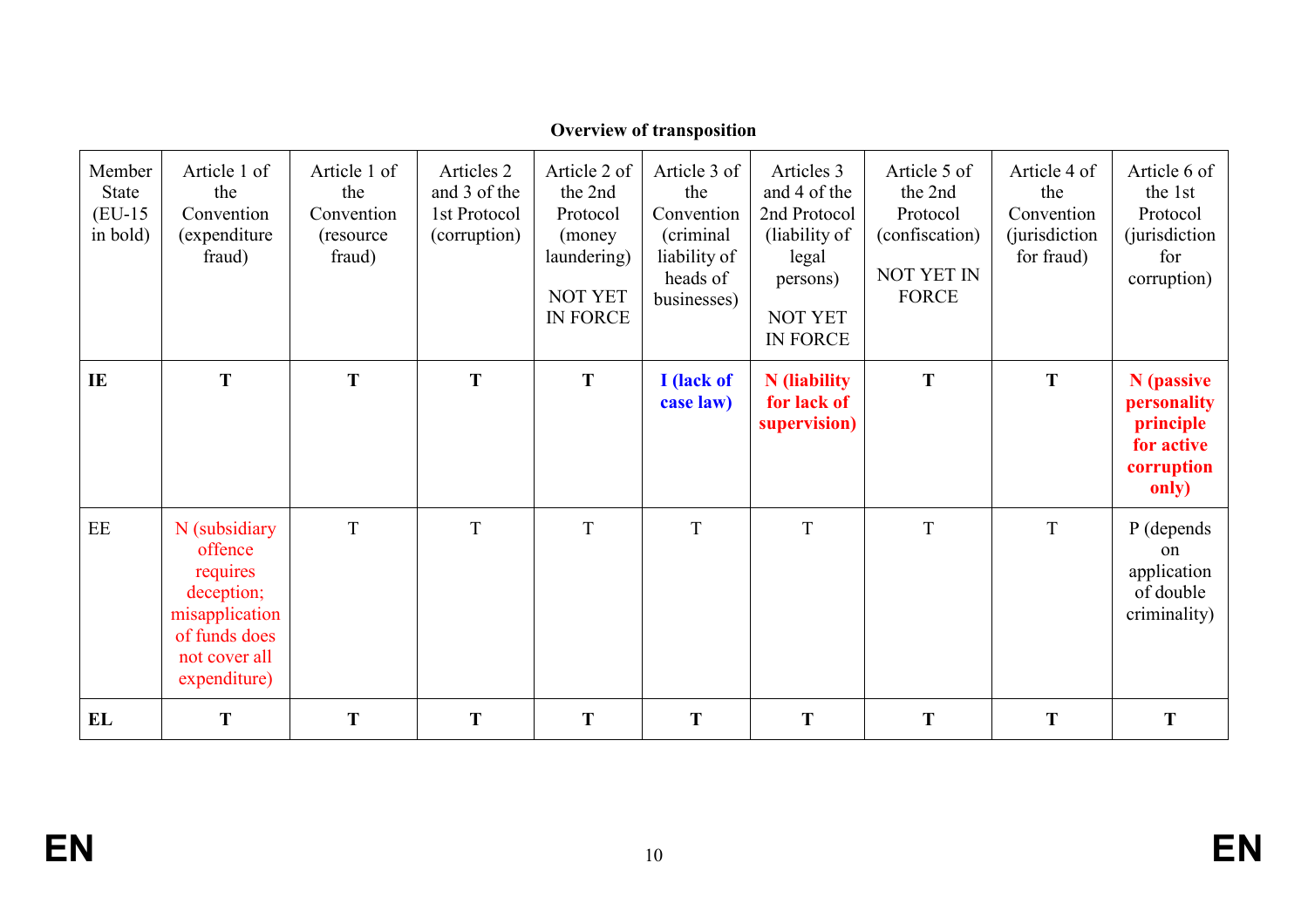| Member<br><b>State</b><br>$(EU-15)$<br>in bold) | Article 1 of<br>the<br>Convention<br>(expenditure)<br>fraud)                                         | Article 1 of<br>the<br>Convention<br>(resource)<br>fraud) | Articles 2<br>and 3 of the<br>1st Protocol<br>(corruption) | Article 2 of<br>the 2nd<br>Protocol<br>(money)<br>laundering)<br><b>NOT YET</b><br>IN FORCE | Article 3 of<br>the<br>Convention<br>(criminal<br>liability of<br>heads of<br>businesses) | Articles 3<br>and 4 of the<br>2nd Protocol<br>(liability of<br>legal<br>persons)<br>NOT YET<br>IN FORCE | Article 5 of<br>the 2nd<br>Protocol<br>(confiscation)<br><b>NOT YET IN</b><br><b>FORCE</b> | Article 4 of<br>the<br>Convention<br><i>(jurisdiction)</i><br>for fraud) | Article 6 of<br>the 1st<br>Protocol<br><i>(jurisdiction)</i><br>for<br>corruption) |
|-------------------------------------------------|------------------------------------------------------------------------------------------------------|-----------------------------------------------------------|------------------------------------------------------------|---------------------------------------------------------------------------------------------|-------------------------------------------------------------------------------------------|---------------------------------------------------------------------------------------------------------|--------------------------------------------------------------------------------------------|--------------------------------------------------------------------------|------------------------------------------------------------------------------------|
| <b>ES</b>                                       | T                                                                                                    | T                                                         | T                                                          | T                                                                                           | T                                                                                         | N<br><i>(subsidiary)</i><br>liability of<br>legal<br>persons)                                           | T                                                                                          | T                                                                        | T                                                                                  |
| <b>FR</b>                                       | N (no rules<br>on non-<br>disclosure)                                                                | T                                                         | T                                                          | T                                                                                           | I (lack of<br>case law)                                                                   | T                                                                                                       | T                                                                                          | I (lack of<br>case law)                                                  | T                                                                                  |
| IT                                              | $N$ (no<br>effective,<br>proportionate<br>and<br>dissuasive<br>penalties;<br>requires<br>enrichment) | T                                                         | T                                                          | Nyr(T)                                                                                      | I (lack of<br>case law)                                                                   | Nyr(T)                                                                                                  | Nyr $(N, value)$<br>confiscation<br>for money<br>laundering)                               | N<br>(additional<br>procedural<br>barriers)                              | T                                                                                  |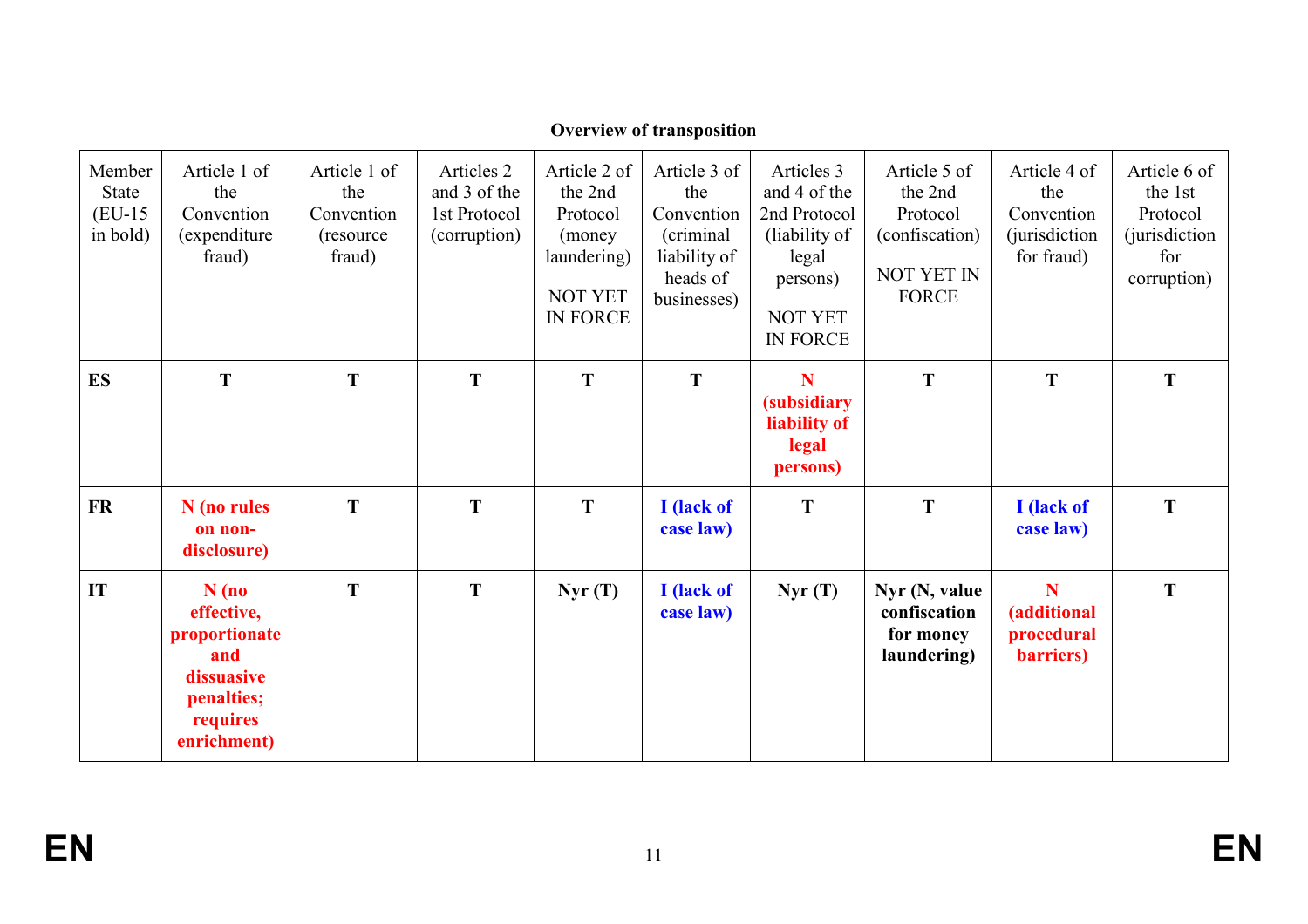| Member<br><b>State</b><br>$(EU-15)$<br>in bold) | Article 1 of<br>the<br>Convention<br>(expenditure)<br>fraud) | Article 1 of<br>the<br>Convention<br>(resource)<br>fraud) | Articles 2<br>and 3 of the<br>1st Protocol<br>(corruption) | Article 2 of<br>the 2nd<br>Protocol<br>(money)<br>laundering)<br><b>NOT YET</b><br><b>IN FORCE</b> | Article 3 of<br>the<br>Convention<br>(criminal)<br>liability of<br>heads of<br>businesses) | Articles 3<br>and 4 of the<br>2nd Protocol<br>(liability of<br>legal<br>persons)<br><b>NOT YET</b><br><b>IN FORCE</b> | Article 5 of<br>the 2nd<br>Protocol<br>(confiscation)<br><b>NOT YET IN</b><br><b>FORCE</b> | Article 4 of<br>the<br>Convention<br><i>(jurisdiction)</i><br>for fraud) | Article 6 of<br>the 1st<br>Protocol<br><i>(jurisdiction)</i><br>for<br>corruption) |
|-------------------------------------------------|--------------------------------------------------------------|-----------------------------------------------------------|------------------------------------------------------------|----------------------------------------------------------------------------------------------------|--------------------------------------------------------------------------------------------|-----------------------------------------------------------------------------------------------------------------------|--------------------------------------------------------------------------------------------|--------------------------------------------------------------------------|------------------------------------------------------------------------------------|
| <b>CY</b>                                       | T                                                            | $\mathbf T$                                               | $\mathbf T$                                                | $\mathbf T$                                                                                        | $\mathbf T$                                                                                | $\mathbf T$                                                                                                           | T                                                                                          | $\mathbf T$                                                              | $\mathbf T$                                                                        |
| LV                                              | N (requires<br>specific<br>knowledge of<br>the offence)      | N (requires<br>specific<br>knowledge of<br>the offence)   | T                                                          | T                                                                                                  | T                                                                                          | N<br><i>(subsidiary)</i><br>liability of<br>legal<br>persons)                                                         | $N$ (no<br>confiscation<br>of<br>instruments)                                              | T                                                                        | N (offender<br>has to be a<br>resident)                                            |
| <b>LT</b>                                       | N (requires<br>specific<br>knowledge of<br>the offence)      | $N$ (no<br>punishment<br>for small<br>amounts)            | T                                                          | T                                                                                                  | T                                                                                          | T                                                                                                                     | T                                                                                          | T                                                                        | T                                                                                  |
| LU                                              | N (requires<br>specific<br>knowledge of<br>the offence)      | T                                                         | T                                                          | T                                                                                                  | I (lack of<br>case law)                                                                    | $N$ (no<br>liability of<br>legal<br>persons)                                                                          | T                                                                                          | T                                                                        | T                                                                                  |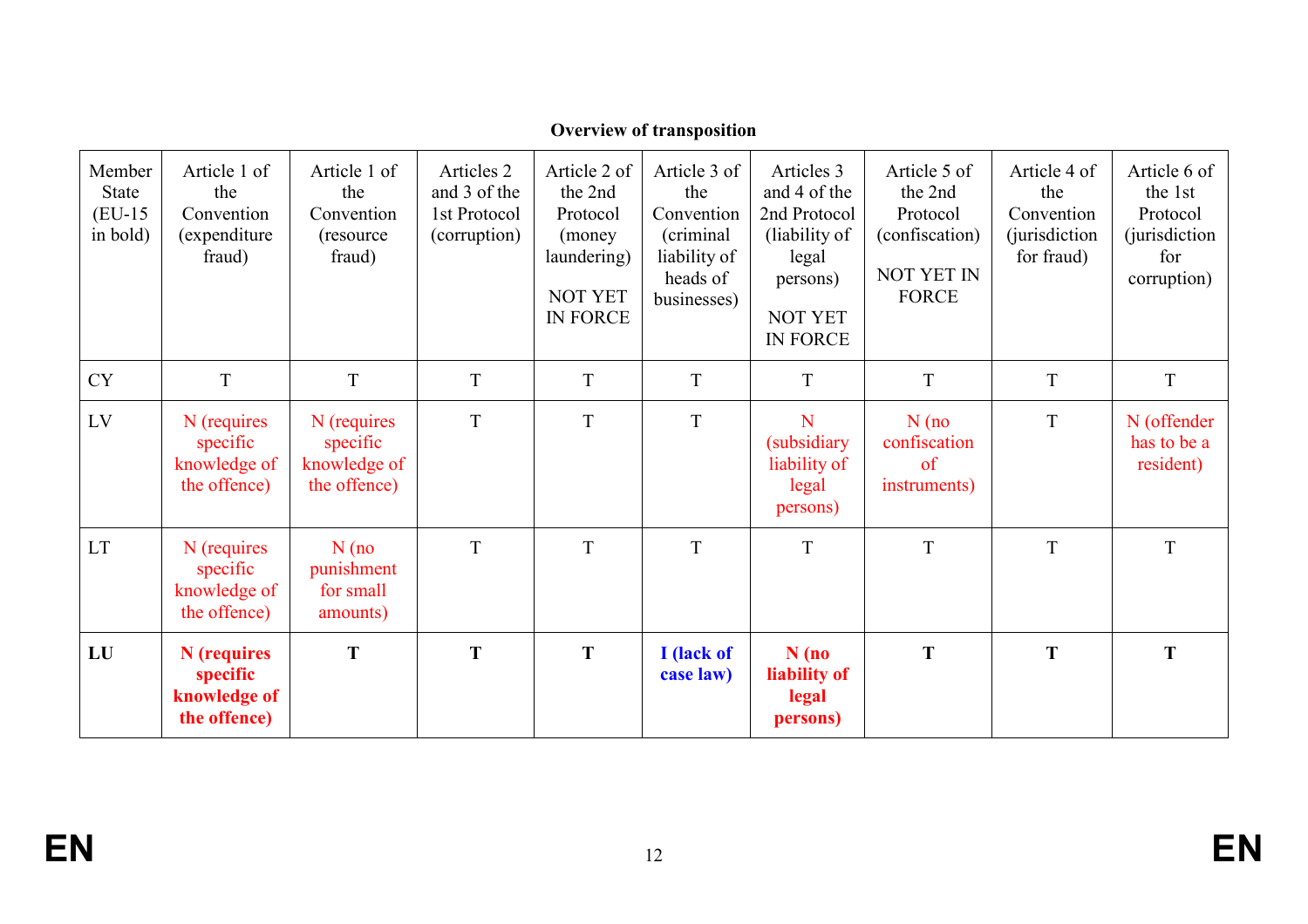| Member<br><b>State</b><br>$(EU-15)$<br>in bold) | Article 1 of<br>the<br>Convention<br>(expenditure)<br>fraud) | Article 1 of<br>the<br>Convention<br>(resource)<br>fraud) | Articles 2<br>and 3 of the<br>1st Protocol<br>(corruption) | Article 2 of<br>the 2nd<br>Protocol<br>(money)<br>laundering)<br><b>NOT YET</b><br><b>IN FORCE</b> | Article 3 of<br>the<br>Convention<br>(criminal)<br>liability of<br>heads of<br>businesses) | Articles 3<br>and 4 of the<br>2nd Protocol<br>(liability of<br>legal<br>persons)<br><b>NOT YET</b><br><b>IN FORCE</b> | Article 5 of<br>the 2nd<br>Protocol<br>(confiscation)<br><b>NOT YET IN</b><br><b>FORCE</b> | Article 4 of<br>the<br>Convention<br><i>(jurisdiction)</i><br>for fraud) | Article 6 of<br>the 1st<br>Protocol<br><i>(jurisdiction)</i><br>for<br>corruption) |
|-------------------------------------------------|--------------------------------------------------------------|-----------------------------------------------------------|------------------------------------------------------------|----------------------------------------------------------------------------------------------------|--------------------------------------------------------------------------------------------|-----------------------------------------------------------------------------------------------------------------------|--------------------------------------------------------------------------------------------|--------------------------------------------------------------------------|------------------------------------------------------------------------------------|
| HU                                              | Nya (I,<br>definition of<br>"assistance")                    | Nya (I,<br>definition of<br>"payments")                   | Nya(T)                                                     | Nya(T)                                                                                             | Nya(P,<br>limited to<br>fraud)                                                             | Nya(N,<br>subsidiary<br>liability of<br>legal<br>persons)                                                             | Nya(T)                                                                                     | Nya(T)                                                                   | Nya (I,<br>depends on<br>declaration)                                              |
| MT                                              | Nya(T)                                                       | Nya(T)                                                    | Nya(T)                                                     | Nya(T)                                                                                             | $Nya$ (I, lack<br>of case law)                                                             | Nya(P, no<br>liability for<br>fiscal<br>offences)                                                                     | Nya(T)                                                                                     | Nya(T)                                                                   | Nya (I,<br>depends on<br>declaration)                                              |
| NL                                              | T                                                            | T                                                         | T                                                          | T                                                                                                  | T                                                                                          | T                                                                                                                     | T                                                                                          | T                                                                        | T                                                                                  |
| <b>AT</b>                                       | N (requires<br>enrichment)                                   | T                                                         | T                                                          | T                                                                                                  | I (lack of<br>case law)                                                                    | T                                                                                                                     | T                                                                                          | I (lack of<br>case law)                                                  | T                                                                                  |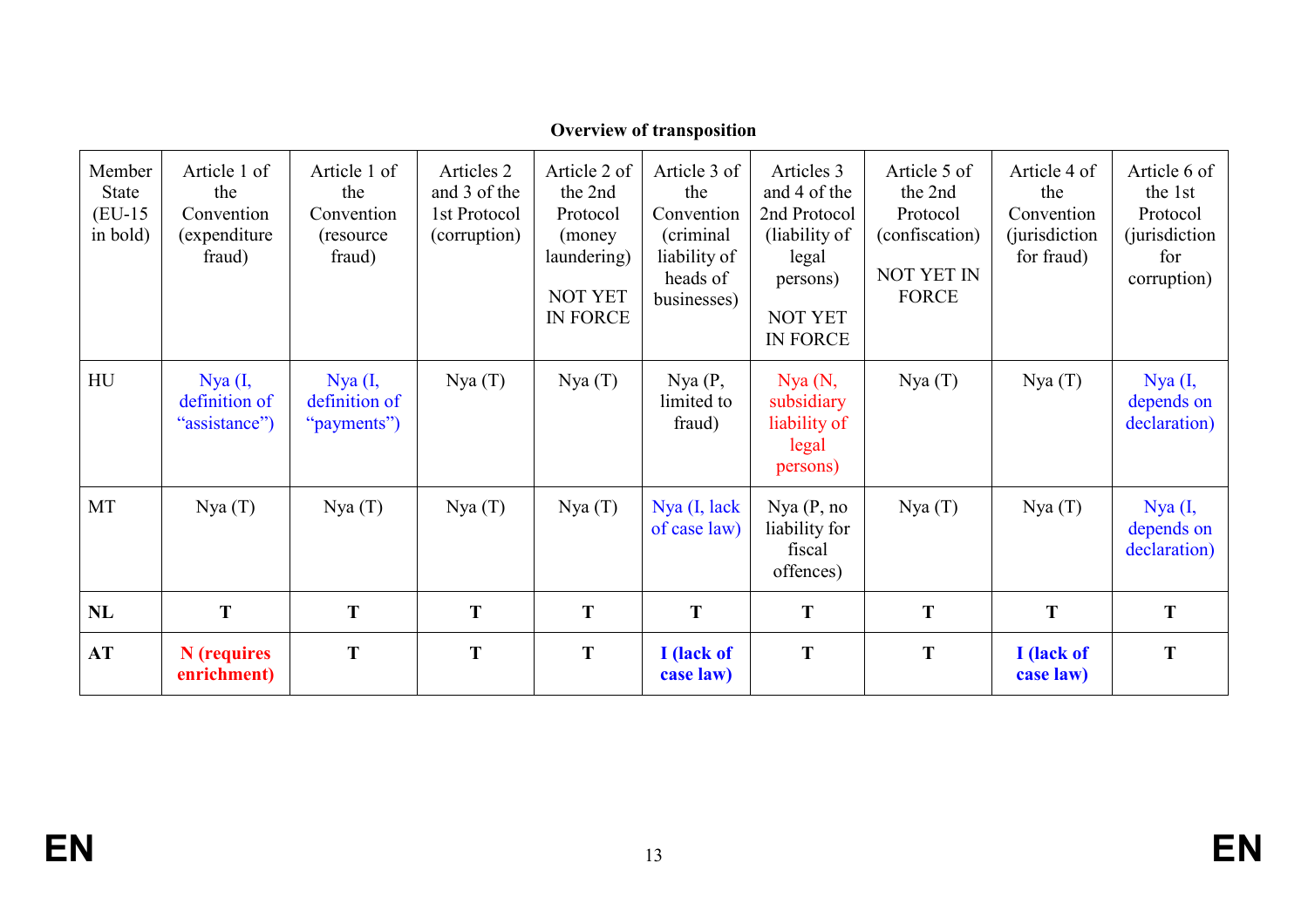| Member<br><b>State</b><br>$(EU-15)$<br>in bold) | Article 1 of<br>the<br>Convention<br>(expenditure)<br>fraud) | Article 1 of<br>the<br>Convention<br>(resource)<br>fraud) | Articles 2<br>and 3 of the<br>1st Protocol<br>(corruption) | Article 2 of<br>the 2nd<br>Protocol<br>(money)<br>laundering)<br><b>NOT YET</b><br><b>IN FORCE</b> | Article 3 of<br>the<br>Convention<br>(criminal)<br>liability of<br>heads of<br>businesses) | Articles 3<br>and 4 of the<br>2nd Protocol<br>(liability of<br>legal<br>persons)<br>NOT YET<br>IN FORCE | Article 5 of<br>the 2nd<br>Protocol<br>(confiscation)<br><b>NOT YET IN</b><br><b>FORCE</b> | Article 4 of<br>the<br>Convention<br><i>(jurisdiction)</i><br>for fraud) | Article 6 of<br>the 1st<br>Protocol<br><i>(jurisdiction)</i><br>for<br>corruption) |
|-------------------------------------------------|--------------------------------------------------------------|-----------------------------------------------------------|------------------------------------------------------------|----------------------------------------------------------------------------------------------------|--------------------------------------------------------------------------------------------|---------------------------------------------------------------------------------------------------------|--------------------------------------------------------------------------------------------|--------------------------------------------------------------------------|------------------------------------------------------------------------------------|
| PL                                              | Nya(P,<br>requires<br>enrichment)                            | Nya(T)                                                    | Nya(T)                                                     | Nya(T)                                                                                             | Nya (I, lack<br>of case law)                                                               | Nya(T)                                                                                                  | Nya(T)                                                                                     | Nya(T)                                                                   | Nya (I,<br>depends on<br>declaration)                                              |
| <b>PT</b>                                       | P (definition<br>of grants)                                  | T                                                         | T                                                          | T                                                                                                  | T                                                                                          | T                                                                                                       | T                                                                                          | T                                                                        | T                                                                                  |
| RO                                              | T                                                            | T                                                         | T                                                          | Nya(T)                                                                                             | I, lack of<br>case law                                                                     | Nya (I, lack<br>$\alpha$ f<br>information<br>on liability<br>for lack of<br>supervision)                | Nya (N, lack<br>of value<br>confiscation<br>for money<br>laundering)                       | $\rm T$                                                                  | T                                                                                  |
| <b>SI</b>                                       | T                                                            | $N$ (no<br>punishment<br>for small<br>amounts)            | T                                                          | T                                                                                                  | I (lack of<br>case law)                                                                    | T                                                                                                       | T                                                                                          | T                                                                        | N (offender<br>has to be a<br>resident)                                            |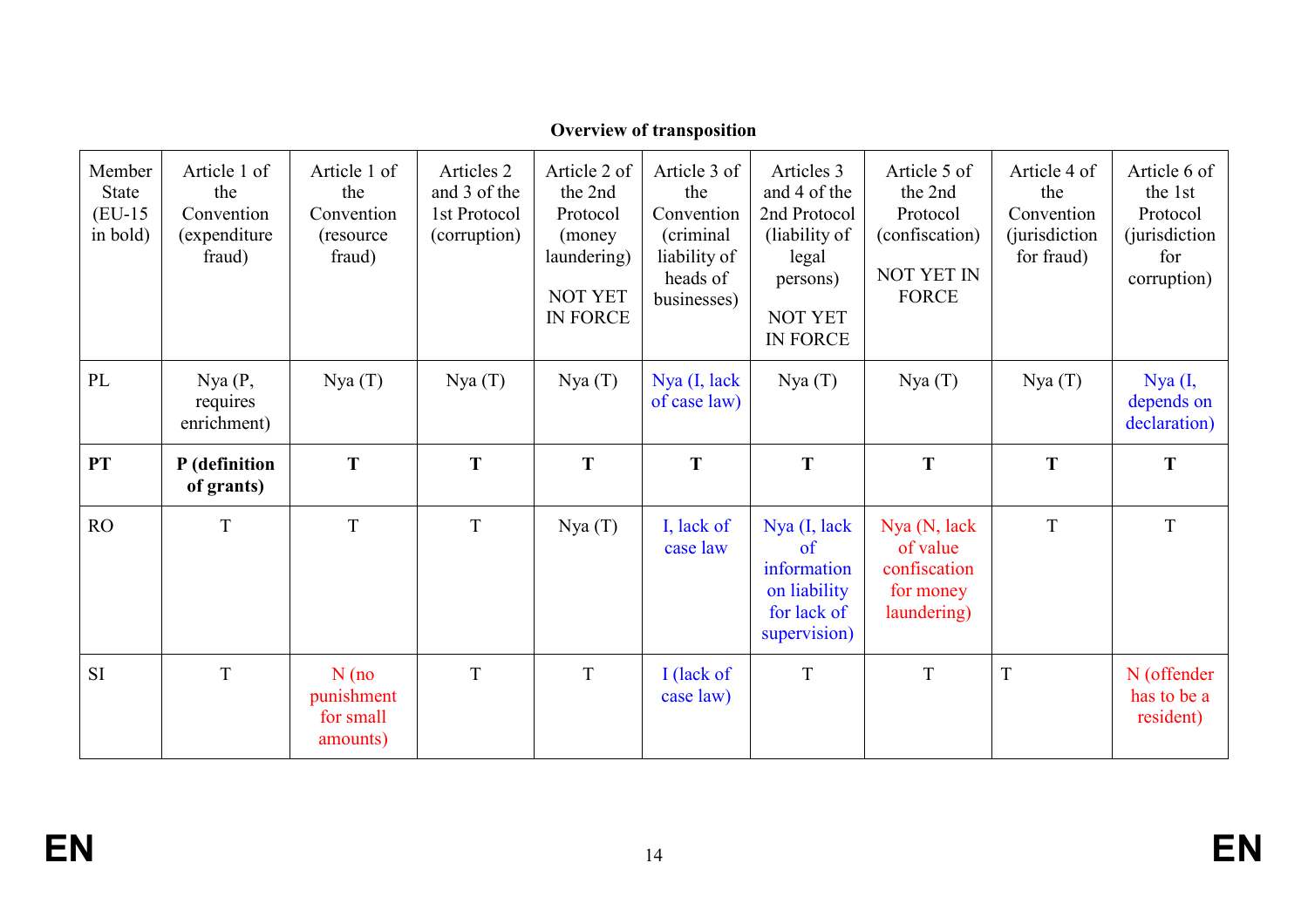| Member<br>State<br>$(EU-15)$<br>in bold) | Article 1 of<br>the<br>Convention<br>(expenditure)<br>fraud) | Article 1 of<br>the<br>Convention<br>(resource)<br>fraud) | Articles 2<br>and 3 of the<br>1st Protocol<br>(corruption) | Article 2 of<br>the 2nd<br>Protocol<br>(money)<br>laundering)<br><b>NOT YET</b><br><b>IN FORCE</b> | Article 3 of<br>the<br>Convention<br>(criminal)<br>liability of<br>heads of<br>businesses) | Articles 3<br>and 4 of the<br>2nd Protocol<br>(liability of<br>legal<br>persons)<br><b>NOT YET</b><br><b>IN FORCE</b> | Article 5 of<br>the 2nd<br>Protocol<br>(confiscation)<br><b>NOT YET IN</b><br><b>FORCE</b> | Article 4 of<br>the<br>Convention<br><i>(jurisdiction)</i><br>for fraud) | Article 6 of<br>the 1st<br>Protocol<br><i>(jurisdiction)</i><br>for<br>corruption) |
|------------------------------------------|--------------------------------------------------------------|-----------------------------------------------------------|------------------------------------------------------------|----------------------------------------------------------------------------------------------------|--------------------------------------------------------------------------------------------|-----------------------------------------------------------------------------------------------------------------------|--------------------------------------------------------------------------------------------|--------------------------------------------------------------------------|------------------------------------------------------------------------------------|
| <b>SK</b>                                | T                                                            | T                                                         | I (lack of<br>case law)                                    | $\mathbf T$                                                                                        | P (limited)<br>to fraud)                                                                   | $N$ (no<br>liability of<br>legal<br>persons)                                                                          | T                                                                                          | T                                                                        | T                                                                                  |
| FI                                       | P (definition<br>of grants)                                  | T                                                         | T                                                          | T                                                                                                  | T                                                                                          | T                                                                                                                     | T                                                                                          | T                                                                        | T                                                                                  |
| <b>SE</b>                                | P (subsidiary<br>offence<br>requires<br>enrichment)          | T                                                         | T                                                          | T                                                                                                  | I (lack of<br>case law)                                                                    | T                                                                                                                     | T                                                                                          | T                                                                        | P (depends<br>on<br>application<br>of double<br>criminality)                       |